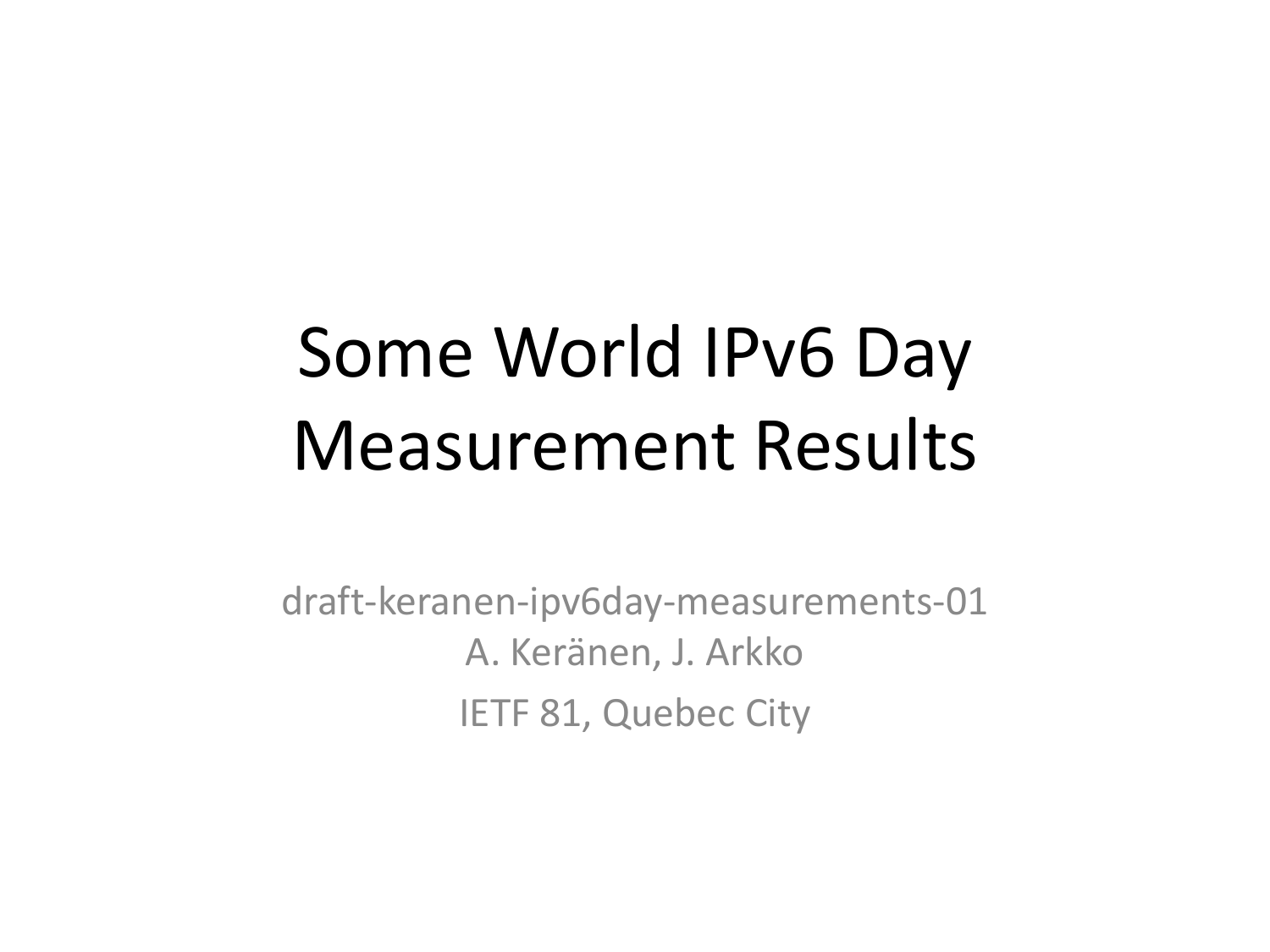#### Measurements

- End-user perspective
- 1  $(+2)$  test site(s) – YMMV
- Starting 1 week before the day
- One test run every 3 hours
- 10,000 most popular sites
- Measuring: AAAA records, TCP connection delays & failures

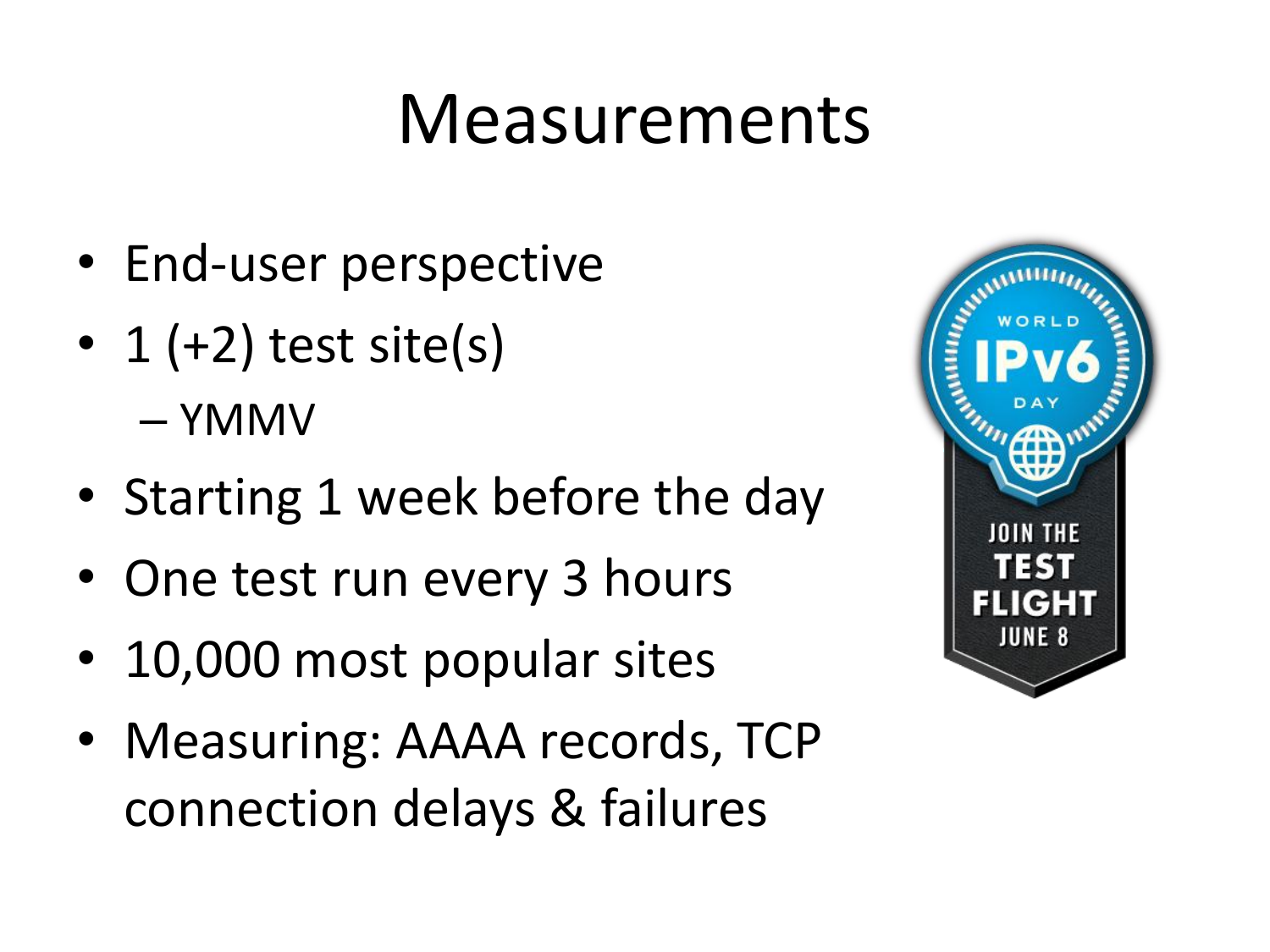# DNS Tests

- What fraction of sites have AAAA records?
- What was the impact of IPv6 day?
- Using
	- $-$  Alexa top sites list (from June  $1<sup>st</sup>$ )
	- DNS A and AAAA record queries with different ("IPv6") host names: www, www6, ipv6, v6, ipv6.www, www.ipv6, v6.www, www.v6
	- Local DNS server
		- cache flushed on every round, no whitelisting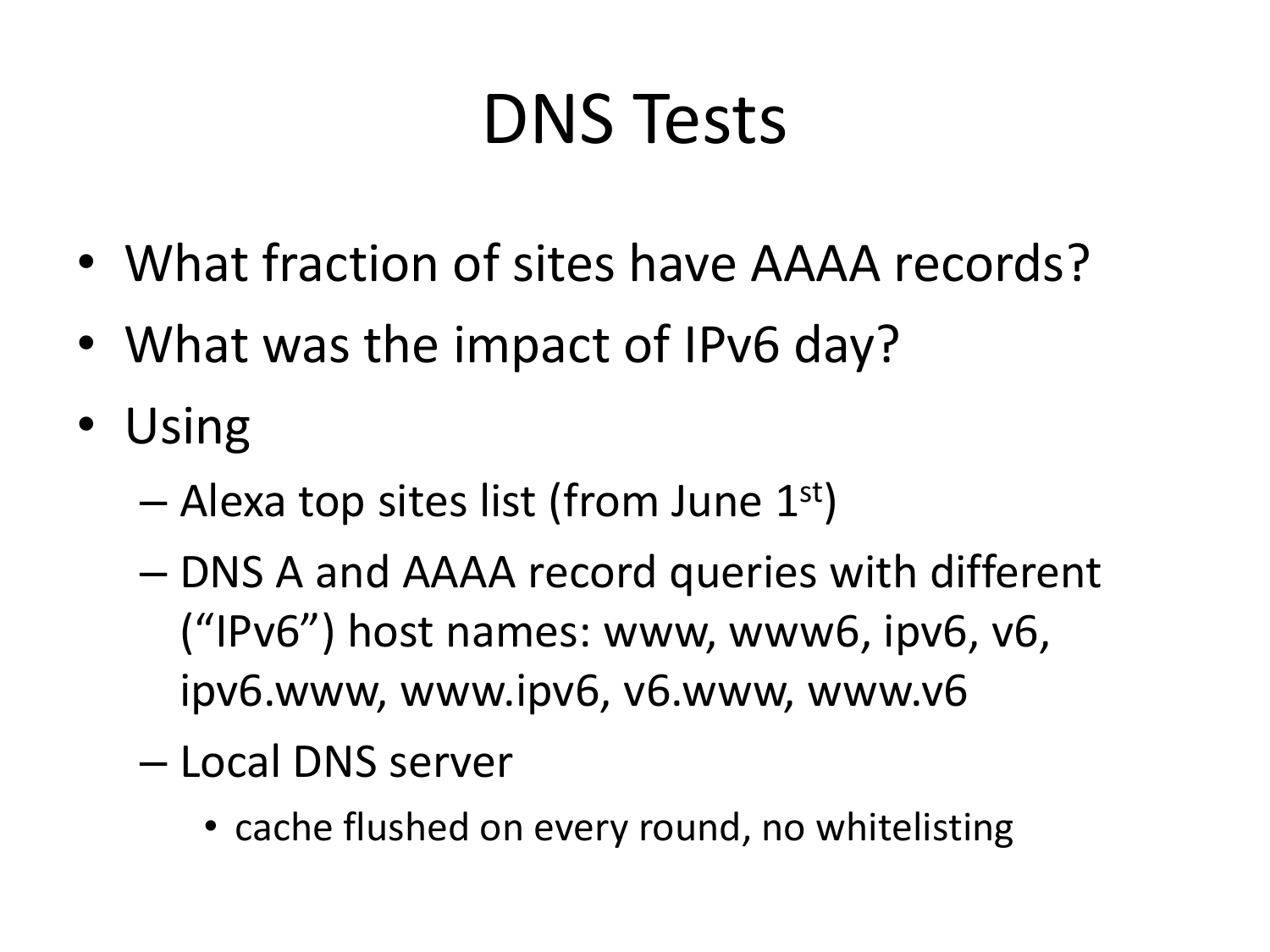### DNS Tests

Number of sites with AAAA DNS records in the top 10,000 most popular sites

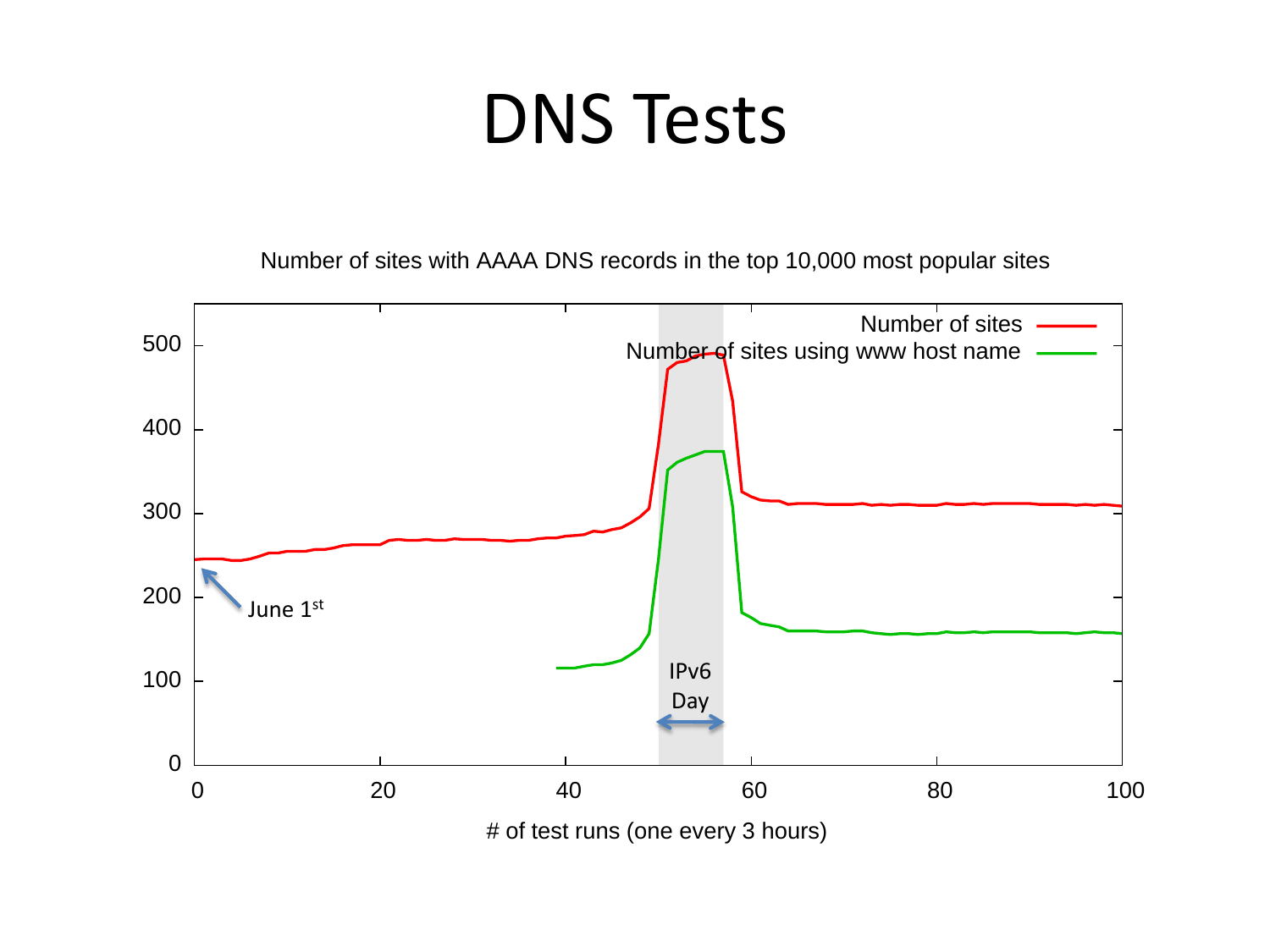### DNS Tests

Number of sites with AAAA DNS records in the top 100 most popular sites

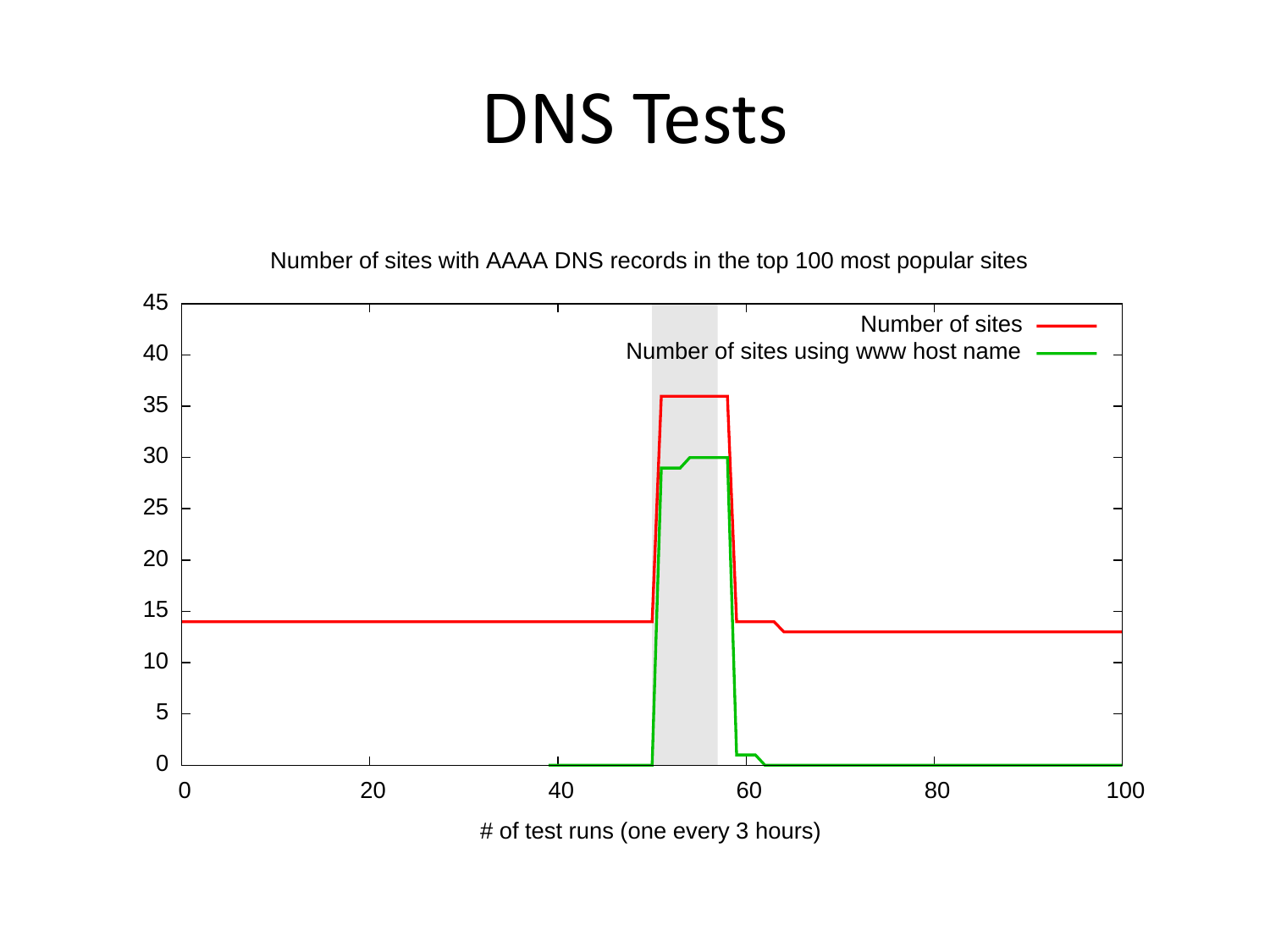#### Long-term Trend

Number of sites with AAAA DNS records in the top 10,000 most popular sites

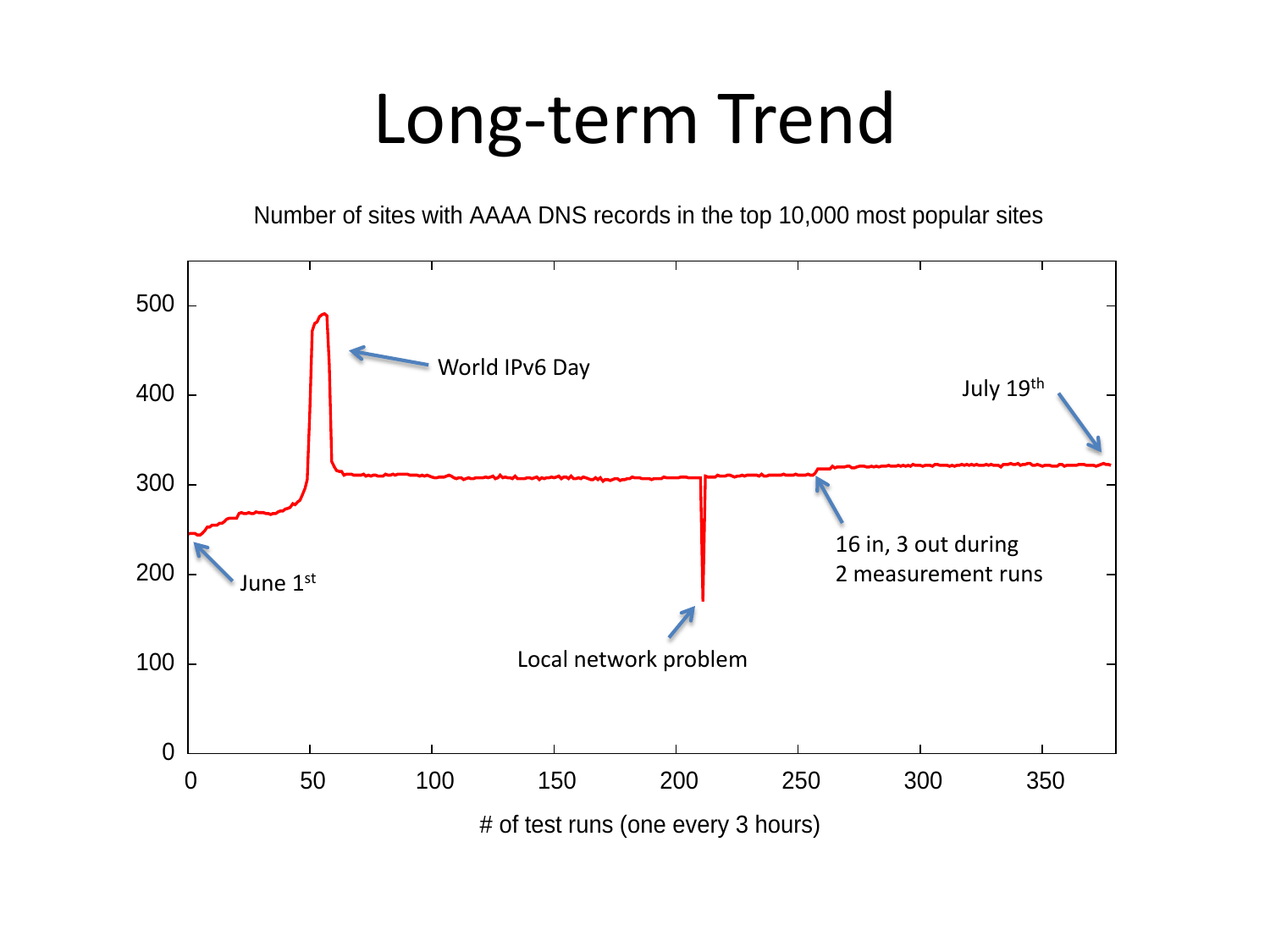# TCP Connection Tests

- How many sites accessible with IPv4 and IPv6?
- Are there differences in TCP connection set-up delays (RTTs) for IPv4 and IPv6?
- Establishing 10 TCP connections with IPv4 and IPv6 to port 80
	- Using the addresses from the first DNS A and AAAA responses
	- Measure and compare median delays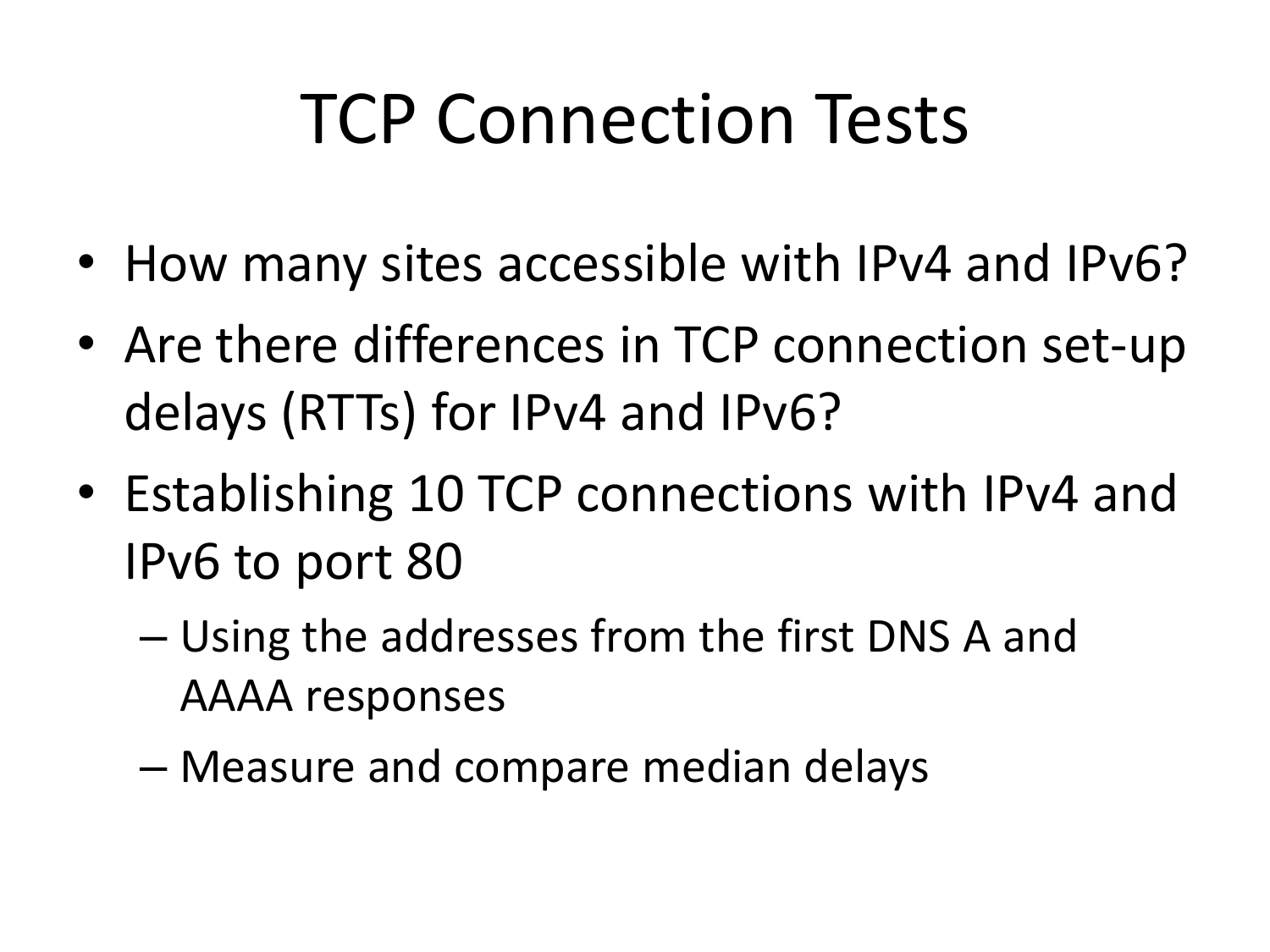#### Inaccessible Sites

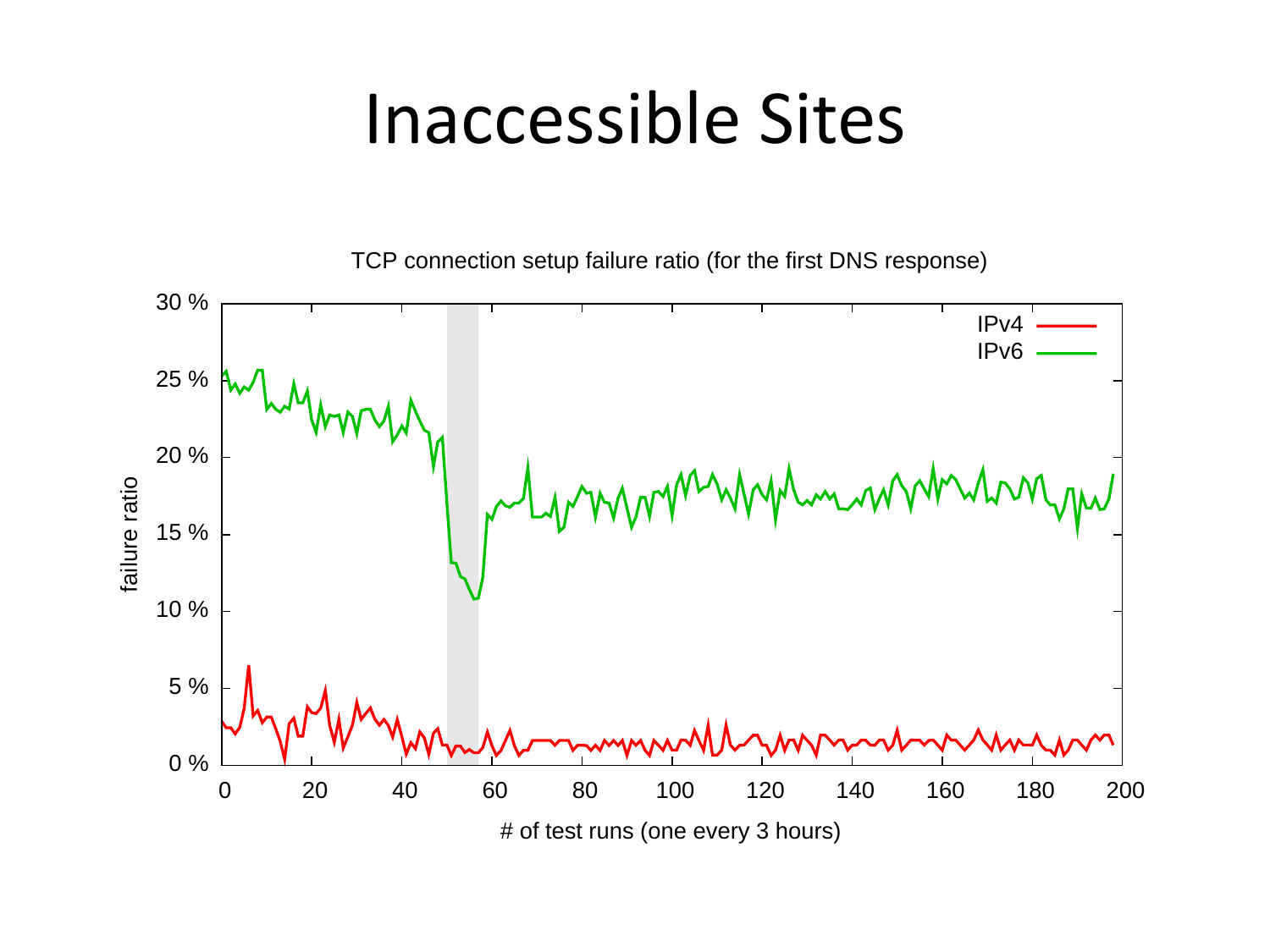### Delay Tests

TCP connection setup delay differences (IPv4 - IPv6)